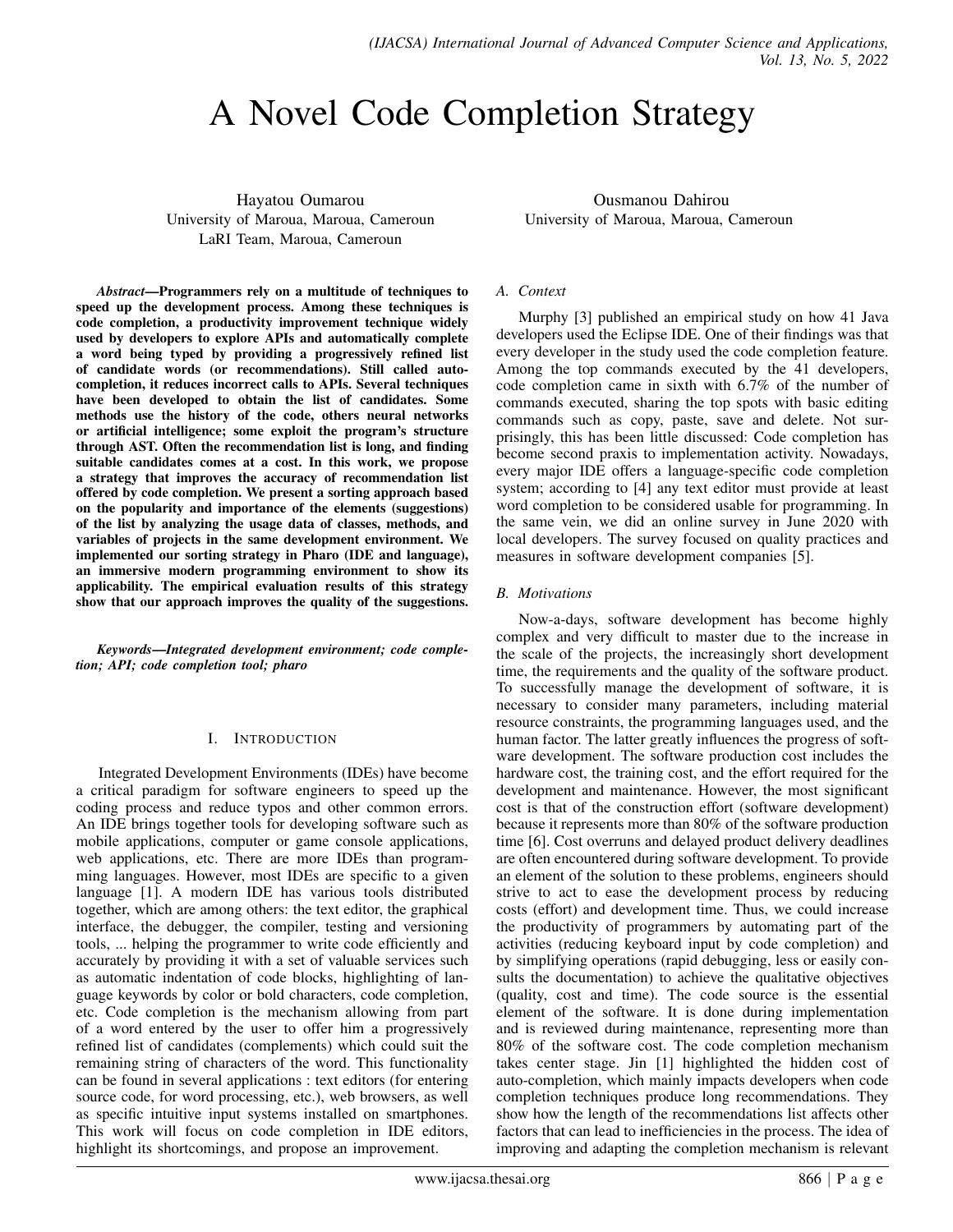to provide support to developers by providing considerable time savings and reducing the number of typing errors during development. So software developers will write code more effectively and efficiently.

## *C. Description of the Problem*

Automatic code completion is considered the most used feature in integrated development environments [14]. The recommendations (suggestions) are presented to the programmer during the completion process in a pop-up window in a specific order. A study on the length of self-completion suggestion lists [1] found that around 17% of the lists were 250 items long. In the same study, they showed that the median position of the selected item is beyond the 100th spot. So given the multitude of suggestion possibilities offered by code completion and the way these suggestions are sorted, finding a candidate's place in the list can be tedious or slower than typing in the full name of the element to be completed. Generally, it takes too long to locate the word in the suggestions list. In that case, code completion loses all its importance because, instead of being a tool that increases the coder's productivity by reducing the entry time, it slows down and slow motion. This highlights weaknesses in the suggestion sorting strategies implemented in most code completion systems in development environments. These strategies do not rank the results relevance according to the programmer's context. This work will propose a sorting strategy that improves the precision of the list of suggestions.

# *D. Structure of the Document*

Our main contributions are summarized as follows:

- We propose a new prioritization method.
- We propose a discriminator model on top of the IDE code completion engine that uses contextual scope information for precise code completion.
- We do an extensive experiments showing performance in terms of precision.

The rest of the paper is organized as follows: Section II presents the details of the RBSS strategy. Section III reports the experimental results. Section IV investigates related work. Section V discuss threats to validity of our approach. Section VI concludes the document.

#### II. THE STRATEGY: RELEVANCE BASED-SORTING **STRATEGY**

In this section, we present the candidate list refinement strategy called Relevance Based- Sorting Strategy (RBSS). Fig. 1 show an overview of the approach. The idea is to measure the relevance score of each of the list elements (method name, variable name, class name, etc.) according to the number and weight of the links that it receives to refine its position in the suggestions list depending on the context. We need the static and structural information from the source code to do this. Thanks to of the Abstract Syntax Tree (AST) analysis, which returns the syntactic information of the element to be completed, we are able to sort the completion options (names of methods, variables, classes, definitions, etc.) according to their popularity ratings which are the essential



Fig. 1. Overview of RBSS Approach

criteria in referencement. To do this, we contextualize the idea of Google's web page indexing algorithm (PageRank). PageRank is an referencement technique used by the Google search engine to index web pages and provide results that are relevant. The latter, an index used by Google to know the popularity of its index, is noted between 0 and 10. A page is considered very popular if it has a maximum rating or index.

1) Partitioning of candidates The first step is to partition the candidates according to the types of elements with the RBSS Partition algorithm as in Fig. 2.

| <b>PARTITION</b>                                 |
|--------------------------------------------------|
| INPUT : candidates List $(L)$                    |
| OUTPUT : List of candidates lists by type $(L')$ |
| <b>BEGING</b>                                    |
| MethodsList, VariablesList, ClassesList,         |
| OutOfVocabList: List of candidates               |
| For each elt in L do                             |
| case of type elt                                 |
| Method: Add elt in MethodsList                   |
| Variable : Add elt in VariablesList              |
| Class: Add elt in ClassesList                    |
| Otherwise: Add elt in OutOfVocabList             |
| end case                                         |
| End for                                          |
| Return L'= [MethodsList, VariablesList,          |
| ClassesList, OutOfVocabList]                     |
| END.                                             |
|                                                  |

Fig. 2. Algorithm RBSSPartitionner: Partitions a List According to Elements Type

> In this step, each item in the list is classified according to:

• Methods For each method in suggestions list, it will be a question of looking at the number of their Senders and their Implementors. The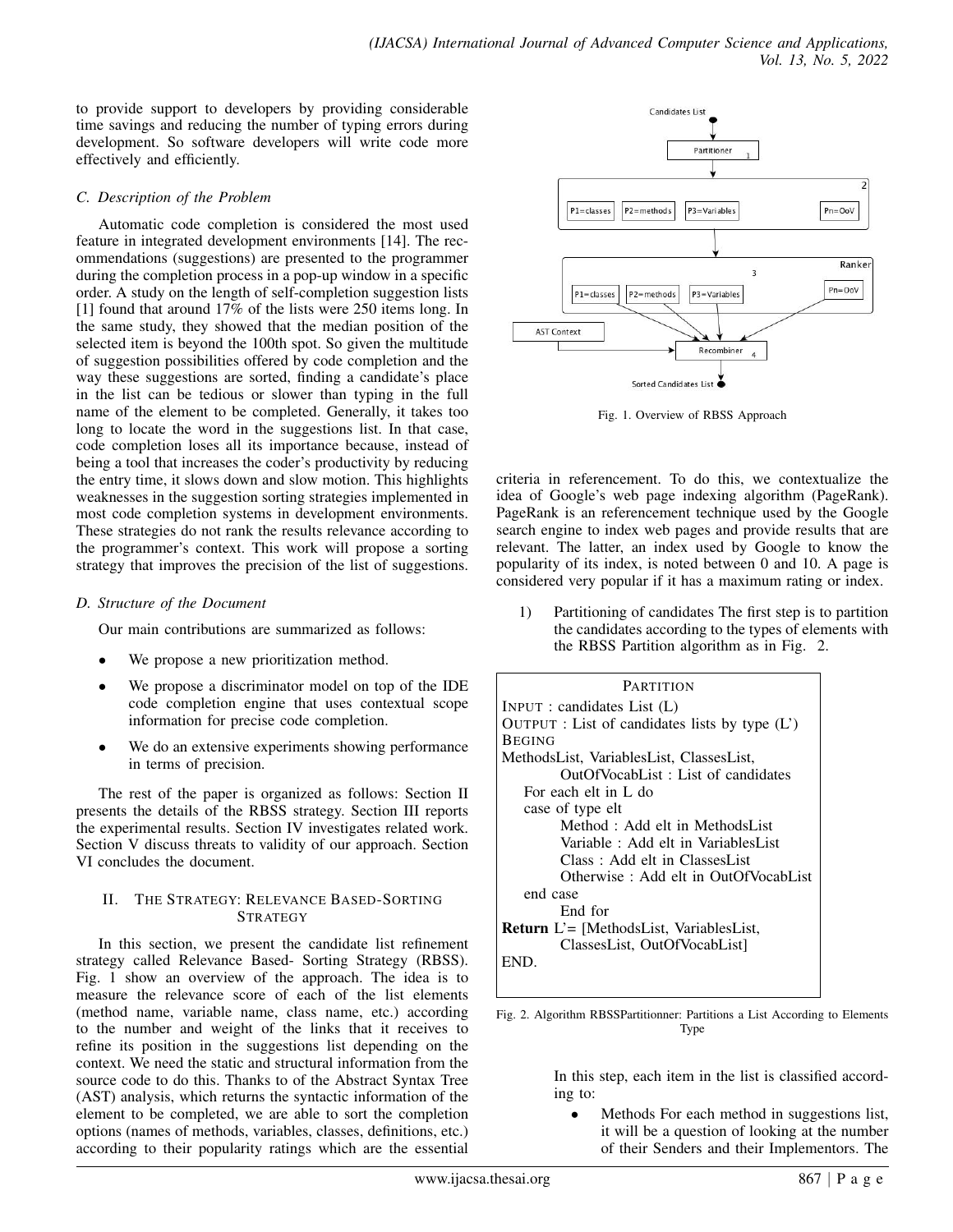Senders represent all methods that may use or invoke a given method. The Implementors also work the same way. Instead of returning a list of Senders of a message (or methodenvoyeuses), they resolve all classes that implement a method with the same selector. RBSS considers a method popular when many links point to it. Here, a link can represent either a call of the method in question by another method or an implementation of the method in the different classes of the system.

- classes Concerning the case of a class, we will be interested in its references as an attribute for evaluating its popularity. These references are : AllRefInside and AllRefOutside. All-RefInside represents all the references of the other classes of the system which reuse (inheritance, re-implementation,. . . ) the properties of a given class. AllRefOutside does the opposite of AllRefOutside by displaying all the elements of the classes whose attributes a given class uses. Our strategy considers that a class is popular if it has more AllRefInside than AllRefOutside if the size of the AllRefInside list is greater than the size of AllRefOutside.
- variables Regarding the variables, we will consider either the number of methods that use it (outgoingInvocation), or the number of methods that store data in this variable (incommingInvocation). In both cases, the RBSS sorting strategy will consider the size of the list of methods as a criterion for evaluating the popularity of the variable.
- 2) Score attribution by category RBSS then rates the popularity of each item in the suggestion list based on the number of times other objects in the system use it. To assess the popularity score of items in a suggestion list partition, we assign a weight to each link that a given item can have. Thus, the total number of links of an element represents its popularity score, which is one factor that conditions the element's positioning (method, Class, Variable) in the suggestions list. for this, we use the RBSSSorter algorithm Fig. 3. This algorithm uses algorithms from Fig. 4 and Fig. 5. The position of an element in the completion list considers the context of the word to be completed. So, we will contextualize the sorting of the list according to the type and the current situation. For example, in the case of a list having methods, variables, classes etc. as a completion proposal, the RBSS strategy after having sorted this list will first consider the context before displaying the result. If we are in a method context, RBSS will place the most popular methods at the top of the list and then complete the list with other popular elements (variable, class, ...) from this list and thus vice versa.
- 3) Recombination of the elements (see Fig. 6) of the partitions into a single list. For this we rely on the following RBSS Recombiner algorithm:

| <b>SORT</b>                                                     |
|-----------------------------------------------------------------|
| INPUT: L, the list of Candidates                                |
| RETURN: L', the sorted list of candidates                       |
| LOCAL: chg, the list of couple $(l,c)$ where l in L and c       |
| the computed score                                              |
| For each 1 in L                                                 |
| Chg add $(l, score(l))$                                         |
| End for                                                         |
| For $i=1$ to threshold do                                       |
| For each $(l,c)$ in chg                                         |
| $(l,c) \leftarrow (l, (c + SUM Score(l'))$ l' In Neighbor(l)) / |
| $1+$ (c + SUM Score(1') 1' In Neighbor(1) ))                    |
| End For                                                         |
| End for                                                         |
| Sort chg                                                        |
| RETURN first chg                                                |
| RETURN seq                                                      |
| END.                                                            |

Fig. 3. Algorithm RBSSSorter: Sort the List of Candidate According to their Score

| NEIGHBOURG                                       |
|--------------------------------------------------|
| INPUT: 1, a Candidate                            |
| RETURN: N, a list of neighbor of 1               |
| Case type of 1:                                  |
| Method : $N \leftarrow$ senders(1)               |
| Class : $N \leftarrow AllRefInside (1)$          |
| Variable : $N \leftarrow$ OutGoingInvocation (1) |
| End Case                                         |
| <b>RETURN N</b>                                  |
| END.                                             |

Fig. 4. Algorithm Neighbourg: Find Neighbor of a Candidate

#### III. EXPERIMENTS AND DISCUSSIONS

In a recent study [2] Hellendoorn and others present a case study on 15,000 code completions that were applied by 66 real developers. They find that many aspects of real-world completions are not represented in synthetic benchmarks and tested completion tools were far less accurate on real-world data. Worse, on the few completions that consumed most of the developers' time, prediction accuracy was less than 20% – an effect that is invisible in synthetic benchmarks. For these reasons we choose to test our strategy on real-world system.

**SCORE** INPUT: l, a Candidate RETURN: c, the score for l  $c \leftarrow #Neighbourg(1) / 1 + #Neighbourg(1)$ RETURN c END.

Fig. 5. Algorithm Score: Give a Score to a Candidate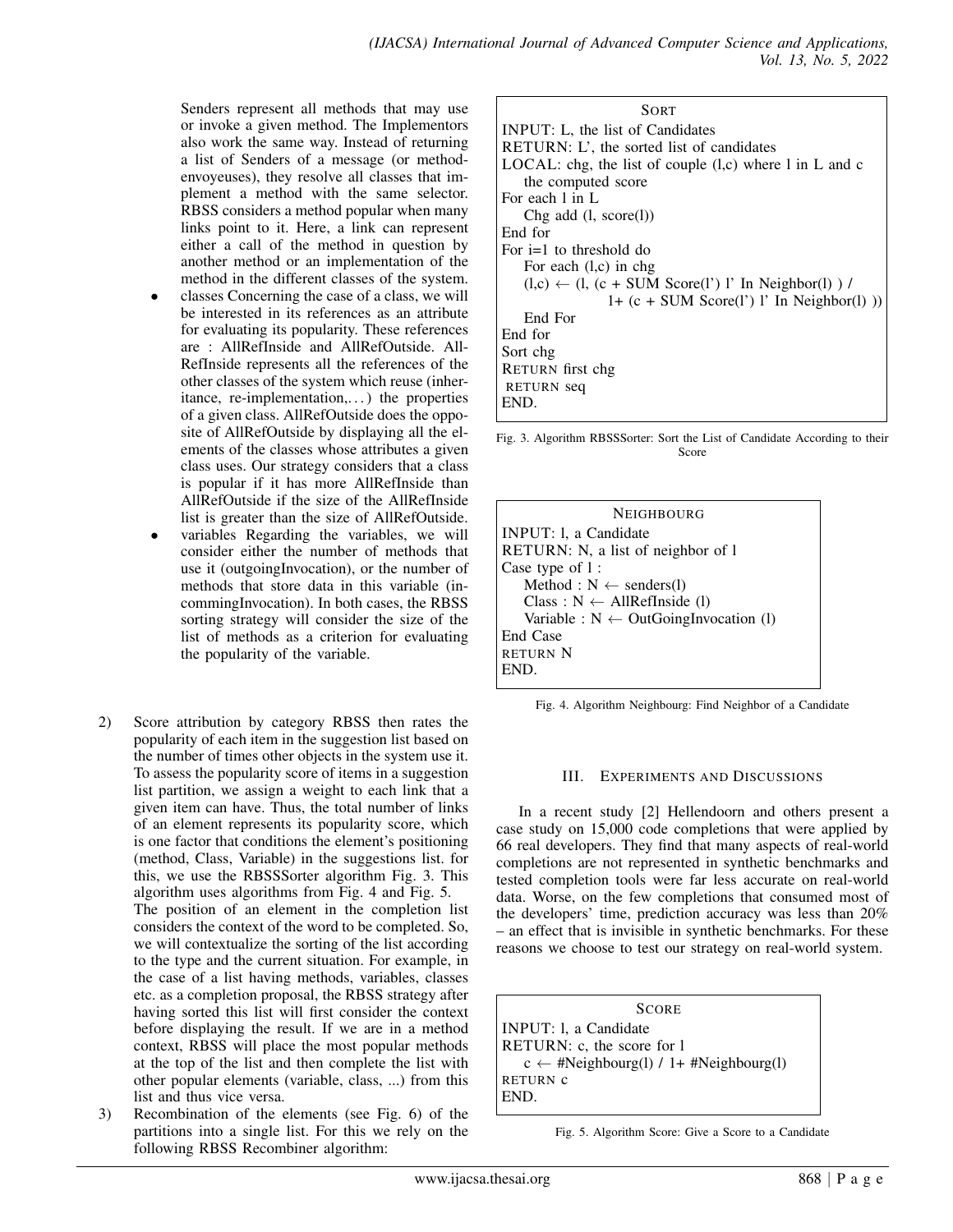| <b>RECOMBINER</b>                                     |
|-------------------------------------------------------|
| INPUT : List of candidates list sorted by type $(L')$ |
| OUTPUT : List of candidates(L)                        |
| <b>BEGIN</b>                                          |
| $L' :=$ empty list                                    |
| For $i = 1$ to lenght(L) do:                          |
| if type-elt-context = type-elt $(L[i])$ then          |
| Add elements of L at the beginning of $L^2$           |
| else                                                  |
| Add elements of L at the end of L'                    |
| EndIf                                                 |
| EndFor                                                |
| RETURN $(L')$                                         |
| <b>END</b>                                            |
|                                                       |

Fig. 6. Algorithm RBSSRecombiner: Recombine Partioned Lists.

# *A. Setup*

For the evaluation the data used is as follows:

- We tested a large body of 1000 tokens in the pharo 9.0 source code to clearly show the impact. Pharo is a pure object programming language in which everything is object. the criteria that guided this choice are : the length of the object's source code, the type of the object (instance side, class side, ...), for the evaluation. Finally, we compare the score of our model with some basic strategies. The main objective of this evaluation is to empirically answer the research question about RBSS:
- How accurate is the RBSS method? We use this dataset as the basis for our assessments. We use the context and scope of each source code element.

Table 1 shows the data statistics, where LOCs are the line of codes, Files are the number of files, and Total Projects are the number of included projects.

TABLE I. DATA STATISTICS

| Packages                            | Object Types  | LOCs | Tokens |
|-------------------------------------|---------------|------|--------|
| Epicea, Collections-Strings, Colors | Instance side | 1119 | 7514   |
| Epicea, Collections-Strings, Colors | Class side    | 370  | 2860   |
| Total                               |               | 1489 | 10374  |

We have tried different scope granularities such as class scope, method scope, and block scope. To the test pattern, we used 10,374 Entries names range in length from 3 to 12, with an average of 5. Accuracy assessment measures the difference between the expected result and the result obtained. We are looking for the right word to be placed in top positions at best. Otherwise, it occupies the highest position in the list. For this purpose, we will look at the top2, top 3, top4 and top5. We stop at this level because [1] have shown that beyond position 5 the programmer continues to type. By the way the words are not usually long in Pharo. Experimental result We evaluate the accuracy of our completion models according to standard metrics. We mainly consider top-K accuracies implying that the correct completion was often near the top

of the suggestion list. Meaning that, we evaluated the RBSS strategy according to the position of the expected word in the list of suggestions. We did not dwell on the speed of execution, which will be the subject of another study. For this, we intend to exploit optimization techniques such as indexing and dynamic programming. Table 2 shows the results obtained within the Pharo environments.

Through empirical evaluation of RBSS in both environments, we were capable to show its ability to improve the accuracy of the list of returned candidates. The tests results carried out according to the defined case show that with the RBSS strategy, If we take the first five candidates from the list, in 61,6% of cases, we have the right candidate in the list. From this point of view, the RBSS strategy is improved on auto-completion. In conclusion, we have shown that the sorting strategy based on the popularity of the elements improves the precision of the code completion system, that is, the positioning of the elements in the suggestion list. However, although RBSS performs better, we did not consider the execution speed aspect, which we intend to improve in future studies.

# IV. THREATS TO VALIDITY

As any empirical evaluation, the results of our experiments are subject to threats to validity. We identified the following noteworthy threats:

- The studied system might not entirely represent a larger population of systems, either from another application domain or written in another programming language. This is always a complex threat to mitigate as there is little information on what property of a system is essential to ensure representativeness. Replication of the experiment for other systems must be realized. This said, we strongly believe our approach is independent of the programming language and the application domain.
- The way in which we setup our experimentation may introduce bias. We also believe Pharo and visual works are credible, real world, non-trivial, case study. It was medium to big system and it includes a significant number of completion tools and options. However, we firmly believe that our approach is language independent.
- We tried with different type of object (instance side, class side, traits). This was done to eliminate a possible problem with the obviously simple solution working for any kind of object.
- Internal threats to validity are related to the implementation of our approach. It is still possible that our approach implementation contains errors that can affect our results' exactitude. We manually studied a subset of the results to counter this threat and did not find any obvious errors. Bias concerning developer working habits might also occur in our selection of evaluation subjects. We selected various packages from the two studied systems to reduce this risk, all issued from different areas. Thus, we believe the objects represent a heterogeneous enough population of the source code element.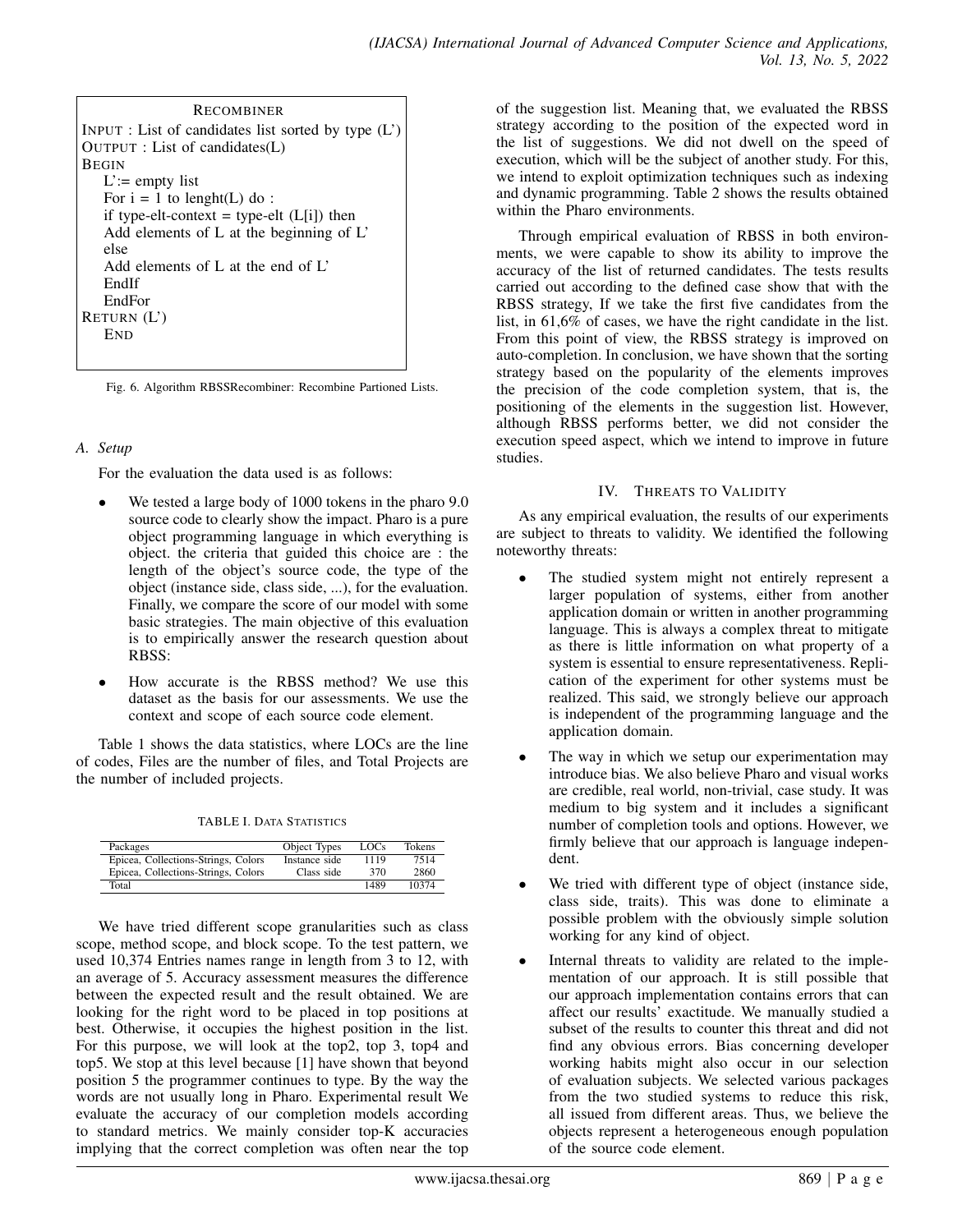TABLE II. DATA COMPARISON

| Token Type  | Method |       |       | Class |       |                  | Variable |       |       |
|-------------|--------|-------|-------|-------|-------|------------------|----------|-------|-------|
|             | Top3   | Top4  | Top5  | Top3  | Top4  | Top <sub>5</sub> | Top3     | Top4  | Top5  |
| <b>RBSS</b> | 56.4%  | 59.7% | 61.6% | 50.4% | 55.8% | 63.4%            | 38.4%    | 39.9% | 47.6% |
| Pharo       | 55.7%  | 59.6% | 61.5% | 50.7% | 55.5% | 63.4%            | 37.7%    | 39.8% | 47.6% |

#### V. SOME WORK ON CODE COMPLETION

Code completion. With the birth of IDEs, code completion research has received much attention in recent decades. In [8] authors present a largescale study of user interactions with autocompletion. They found that lowerranked auto-completion suggestions receive substantially lower engagement than those higherranked. They note that users are most likely to engage with auto-completion after typing about half of the query, and in particular at word boundaries. They also found that the likelihood of using auto-completion varies with the distance of query characters on the keyboard. In a first study, the traditional models which are based on the formal structure of the programs, that is to say on the syntactic information and the static properties of the code. These syntactic approaches have been the most explored [9], [4], [7]. In the paper [12] we can read: Software engineering and programming languages (SE / PL) should make the same transition as research on natural language processing, assisting traditional methods that only take into account the formal structure of the programs, that is to say the information on the statistical properties of the code, and also exploiting repetitive and predictable elements of the source code. Essentially, three completion techniques are recited, each using the information in the example database differently. It is about : A Frequency Based Code Completion System (FreqCCS) uses the frequency of method calls to decide their suitability and suggests the most frequently used method. An Association Rule Based Code Completion (ArCCS) which is a statistical learning technique for finding interesting associations between elements in data, ArCCS exploits the rules  $m \rightarrow n$  which, if the method m is used, the method n is frequently called and suggested. The Best Matching Neighbors code completion (BMN) which is the modification of the K-Nearest-Neighbors machine learning algorithm, BMN adapts the KNN to suggest a variable v . The probabilistic models or statistical language models (Statistic Language Model). Recent work has started to examine linguistic models based on statistical learning [17], [18], [10] aiming to model the source code as statistical language learning models. These approaches offer an exciting new goal of the code completion problem that suggestions can capture the deeper meaning of terms' semantic and idiomatic meaning. These are, among others : N-gram models and Recurrent Neural Networks ( RNN ). The n-gram models which exploit probabilistic models and predict each token based on the probability of the preceding token. To deal with data scarcity, an N-gram data model estimates the probability of a sentence by modeling language as a Markov chain of order. The probability of the next word in the sentence (phrase) depends only on the previous words [11]. The Recurrent Neural Network outperforms the n-gram and predict each token (node to predict) sequentially. For example [16] proposes an approach that combines RNNs with networks of pointers to complete the code. In [13] authors explore the use of neural network techniques to automatically

learn code completion from a large corpus of dynamically typed JavaScript code. Authors propose a neural network model and believe that neural network techniques can play a transformative role in helping software developers manage the growing complexity of software systems. Performance measurement of these approaches. The following metrics are the most used [15]: precision , recall and F-Measure. Whose formulas are:

 $precision(P) = \frac{Recommendations_{made \cap relevant}}{Recommendations_{made}}$ 

$$
recall(R) = \frac{Recommendations_{made \cap relevant}}{Recommendations_{relevant}}
$$

$$
F-measure = \frac{(2*P*R)}{(P+R)}
$$

The measurement F is called the harmonic mean of recall and precision. Usually, it is difficult to achieve optimal results simultaneously for recall and precision. For example, if all words are classified as irrelevant, the resulting recall score will be  $100\%$  where the accuracy score will be low. Therefore, measurement F is a compromise between recall and precision. The score range for measure  $F$  is 0 to 1; the higher score implies a better classification model.

#### VI. CONCLUSION

In this paper, we have proposed an approach for improving code completion. This approach if used increase the productivity of coders. In addition, this mechanism offers advantages in terms of reducing typing errors and time while increasing the efficiency and productivity of programmers. We have examined our approach with Pharo a dynamic object language. The experimental results have shown that our proposed method surpasses existing methods in terms of effectiveness and efficiency. It turns out that our sorting strategy significantly improves code completion. The accuracy of the list of suggestions (the right candidate is in the top 3 first candidates 59.6% of the time) compared to the Pharo 9.0 completion engine sorting.

Several improvements and perspectives are possible despite achieving an adequate precision sorting strategy. Indeed, the RBSS sorting strategy proposed in this work is limited and has shortcomings. The essential concerns its execution speed : RBSS is slower than the alphabetical sorting strategy, i.e. the strategy takes much longer to display list of suggestions. Thus, the main perspective considered concerns optimizing the RBSS sorting strategy to consume less resources. This optimization requires for example the creation and initialization of an index or of an array in which RBSS will read and that the array is updated automatically at a precise time or at a given